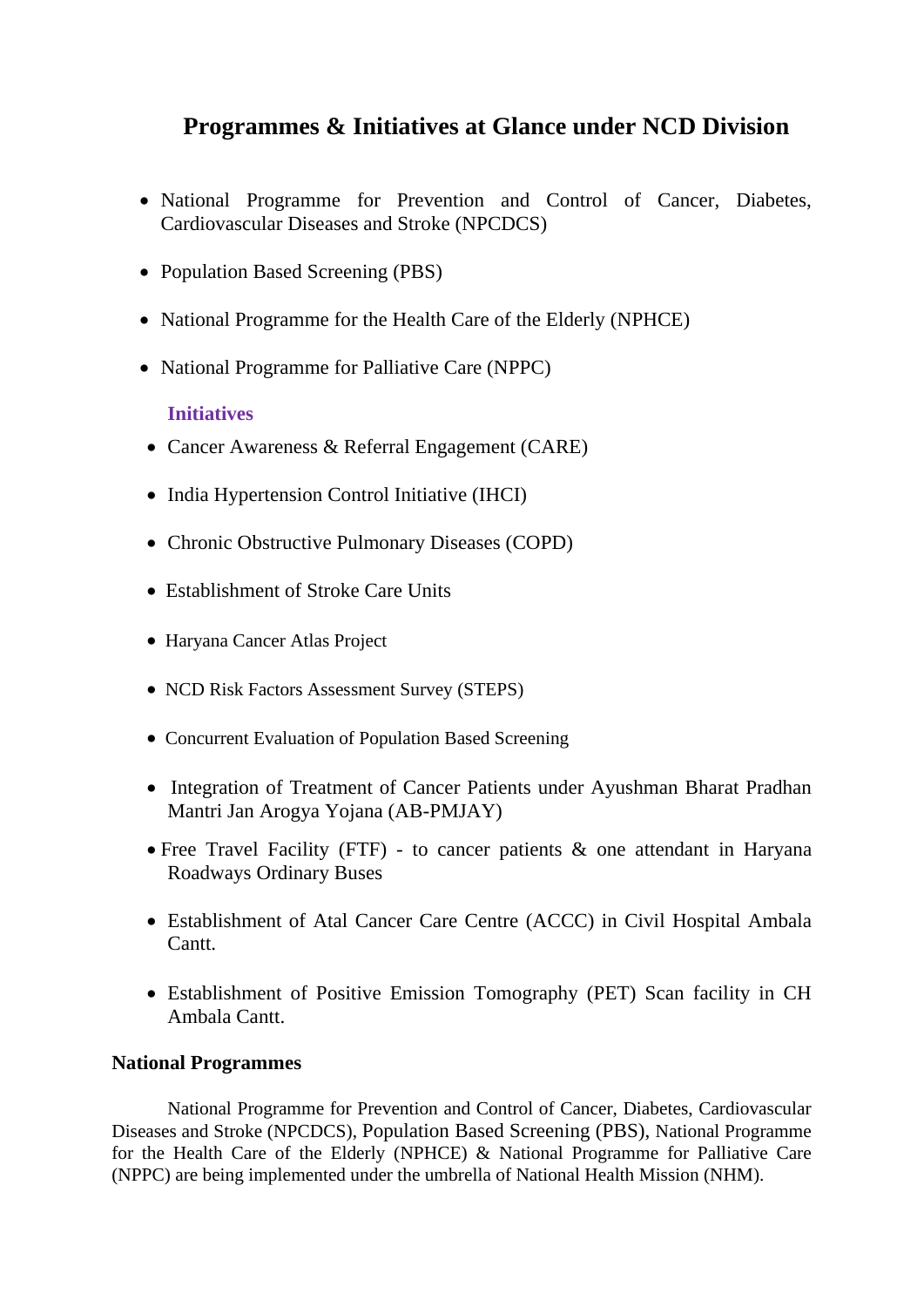**NPCDCS & PBS -** is being implemented in all districts of the state through NCD Cells.

# **Objectives & Strategy**

- Health promotion through behaviour change.
- Capacity building by organizing trainings.
- Early detection by screening activities.
- Strengthen diagnostic & treatment facilities.
- Monitoring & Evaluation and Operational Research.

### **Achievements**

### **Health Promotion- Information Education & Communication (IEC) Activities:-**

- Department is generating awareness among the public regarding risk factors for NCDs, common symptoms, preventive measures by issuing advertisements, distributing pamphlets organizing Health Talks, Health Check up Camps etc. Various NCD related days observed are as under:-
	- $\triangleright$  World Hypertension Day- 17<sup>th</sup> May 2021
	- $\triangleright$  World Heart Day- 29<sup>th</sup> September 2021
	- ➢ International Day of Older Persons 1 st October 2021
	- ➢ National Cancer Awareness Day- 7 th November 2021
	- $\triangleright$  World Diabetes day- 14<sup>th</sup> November 2021
	- ➢ World Cancer Day- 4 th February 2022
	- $\triangleright$  World Asthama Day 3<sup>rd</sup> May 2022
- Developed Radio Jingles & SMS messages & disseminated on All India Radio, Private FM & Bus stand. Hoardings put up at public places for awareness generation regarding control of NCDs.

# **Capacity Building**

Various cadres of health staff (Accredited Social Health Activists (ASHAs), Auxiliary Nurse Midwifery (ANMs)/Health Workers (HWs), Staff Nurses (SNs) & Medical Officers (MOs) & Specialists have been trained for various programme activities.

# **State Level Trainings:-**

- 235 health staff provided refresher training in implementation of NPCDCS activities.
- 36 MOs & SNs trained in Spirometry under COPD Control Programme in collaboration with Dept. of Community Medicine, School of Public Health & Pulmonary Medicine, PGIMER Chandigarh in November 2021.

### **District Level Trainings:-**

• 19,946 ASHA, 4414 Health Workers, 1282 SNs, 891 MOs etc. have been trained in PBS till date.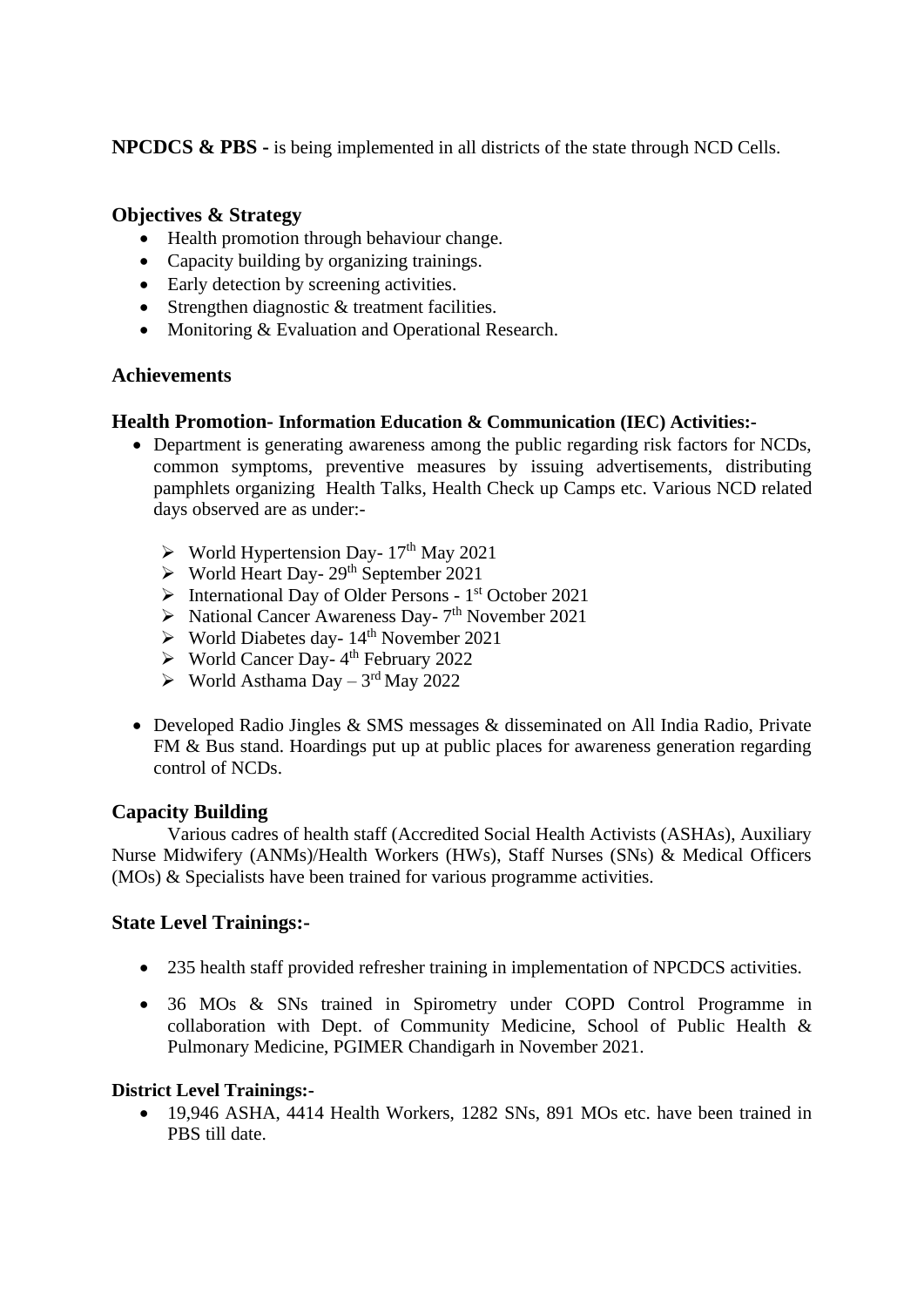• ANMs, SN, MOs, IA, DFLC, DEO etc. trained in PBS data uploading on CPHC NCD App in the districts.

### **Population Based Screening (PBS) - Early Detection:-**

- PBS is the screening of population in the community for early detection of the disease. 30 years  $\&$  above population is being screened for common NCDs i.e. Diabetes, Hypertension, Common Cancers- Breast, Cervix & Oral Cavity. It is a continued activity.
- PBS is also one of the components of package of services to be provided at **Health & Wellness Centres (HWC)** under **CPHC component of Aayushman Bharat**.
- Various cadres of health staff have been trained in this activity. Logistic support like registers, modules, Glucometers, Glucostrips etc. is provided to the districts.

#### **Activities:-**

- Trained staff has covered Household 7,78,378, Person Enumerated -27,09,843, Community Based Assessment Check List (CBAC) filled – 11,68,675 & Person Screened– 11,58,860 persons
- Azaadi ka Amrit Mahotsav observed in the state by carrying out awareness & screening activities in the community. Data is being uploaded on CPHC NCD App.
- Accordingly suspected cases are referred to the higher centers for further management.

### **Facilities**

**District NCD Clinic -** Functional in District Civil Hospitals (DCHs) and Sub Divisional Hospitals/Community Health Centres (SDHs/CHCs) where services are provided to the old NCD cases alongwith **Opportunistic Screening** of 30 years and above population coming to the institutions for common NCDs.

- 6,94,453 Patients & attendants are counseled regarding risk factors, preventive measures about life style diseases, regularity of treatment, regular follow up & life style modification**.**
- 9,71,449 patients attended the NCD Clinic**,** Treatment initiated for 72940 diabetic & 78935 hypertensive cases respectively.
- Visual Inspection with Acetic Acid (VIA), Cryotherapy, Colposcopy, Mammography etc. services are provided in some districts.

**NCD Clinics at CHCs/SDHs-** Functional where opportunistic screening, follow up of old NCD patients, counseling services etc. are provided  $\&$  record is maintained accordingly.

**Lab Services** - Fine Needle Aspiration Cytology (FNAC), Biopsy, Pap Smears etc. have been initiated in DCHs. 10523 VIA, 1868 PAP Smears, 3702 FNACs, 2191 Biopsies & 3474 Fluid Cytologies etc. were performed and malignancy confirmed in 465 cases.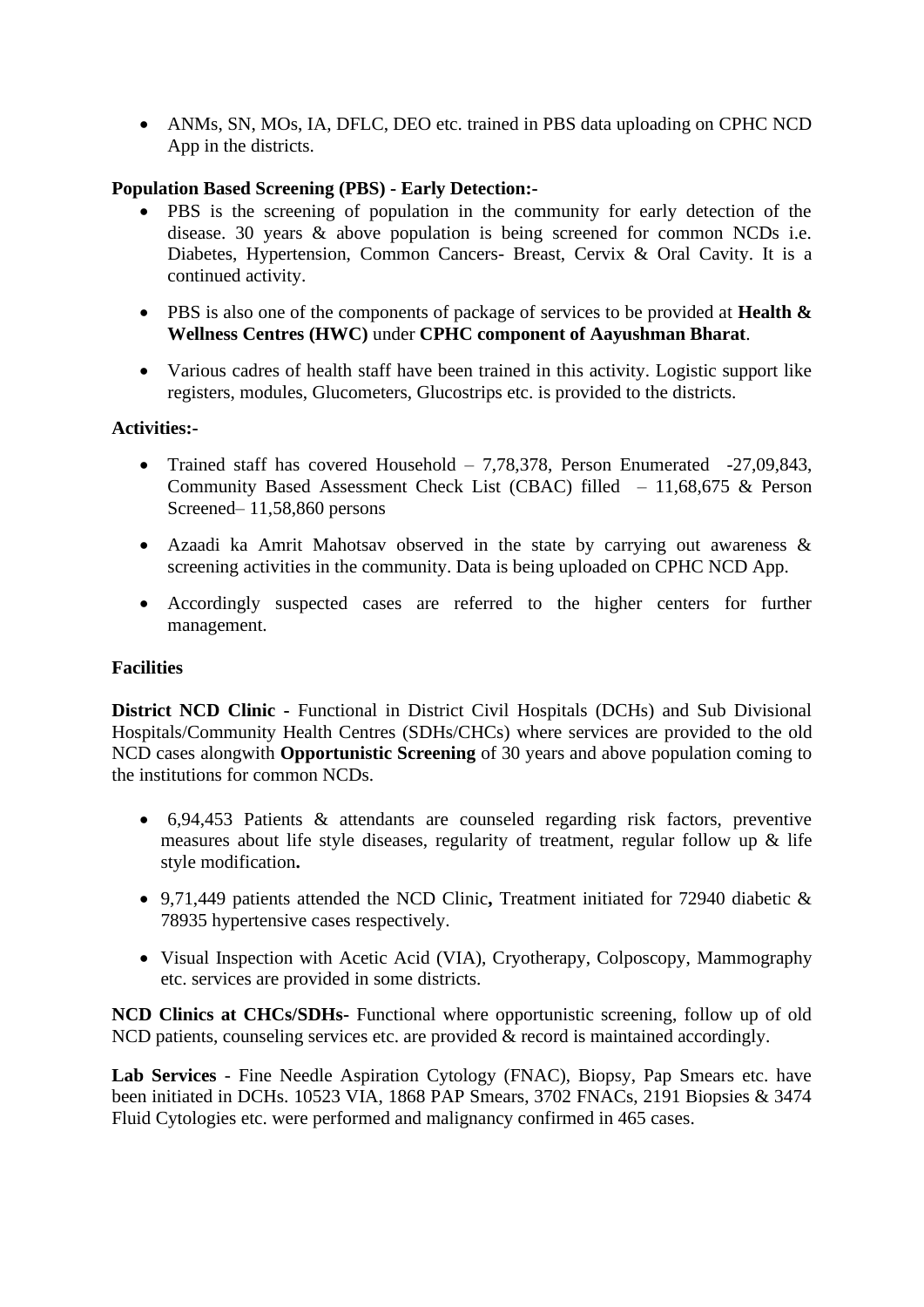**District Cardiac/Stabilization/Cancer Care Service:-** Functional in the existing infrastructure in districts where specialists are available. 1663 Echocardiogram have been done in the district where this facility is available. Patients are admitted for various ailments i.e. Chest pain, Hypertension, Myocardial Infarction, Stroke etc.

- Staff under Cancer Care Unit (CCU) Gurugram is involved in cancer prevention & control measures. Early stage Common Cancers are being managed by the Surgeons & 59 Cancer Surgeries have been performed.
- Follow up and Palliative Chemotherapy is being given in district Ambala, Faridabad, Kurukshetra, Panchkula& Yamunanagar where Radiotherapists are posted. 884 chemotherapy cycles have been provided to 607 patients.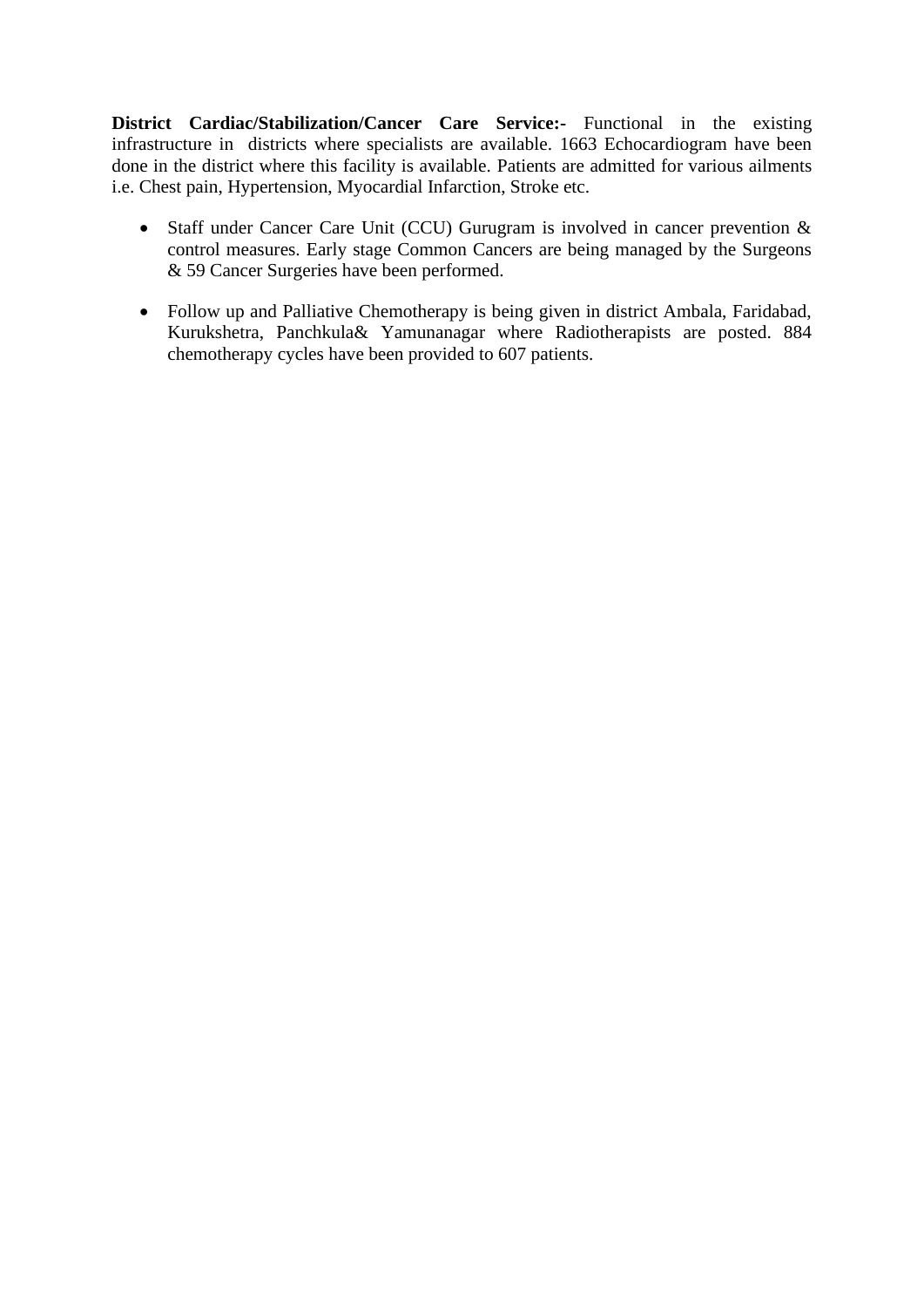#### **National Programme for the Health Care of the Elderly (NPHCE)**

**NPHCE** is implemented in the districts to provide easy access to promotional, preventive, curative and rehabilitative services to the elderly.

#### **Achievements**

#### **Health Promotion:-**

- International day of Older Persons (IDOP) observed in various districts every year on 1<sup>st</sup> October by generating awareness regarding common health problems among the Elderly & holding health checkups camps, delivering health talks, involving care takers, holding rallies, issuing advertisements etc.
- 2020-30 being observed as Decade of Healthy Aging -Posters on healthy, booklets & pamphlets on ageing got printed & distributed in the community for awareness generation regarding about Healthy Aging.

#### **Capacity Building**

#### **State Level:-**

- 67 MOs, 69 SNs, 69 CHOs/HWs etc. trained as ToTs in Comprehensive Geriatric Care (CGC).
- 30 Physiotherapists & Rehabilitation workers Trained in CGC.

#### **District Level:-**

• 247 MOs, 682 SNs, 408 CHOs & 915 CHWs & other staff etc. trained in CGC.

#### **Facilities:-**

**Senior Citizen Corners** –Functional in DCH with a separate Queue for Senior Citizens at Registration, OPD, Pharmacy Counters. Hospital and Sanitary Attendants assist the elderly in OPD/ NCD cum Geriatric Clinic & Indoor. These are further being strengthened **13,45,952** elderly patients attended the NCD cum Geriatric Clinics & other Institutions in the districts.

**Geriatric Ward-** 10 Beds are ear marked for elderly in DCHs.

**Physiotherapy Unit (PU)** – are functional in 22 DCHs. These units are equipped with Shortwave Diathermy, Cervical Traction, Trans Electric Nerve Stimulator, Shoulder Wheel etc. **34,907** patients have availed services in the said facilities.

 **Rehabilitation Services at CHCs/SDHs** – Functional in CHCs & SDHs in district Ambala, Kurukshetra, Yamunanagar, Nuh. Gurugram, Karnal, Sirsa. **54,348** patients have availed the services in said facilities.

**Rehabilitation Services** are also provided at the PHCs & SCs level in district Ambala, Kurukshetra, Yamunanagar, Nuh, Faridabad. **166** Aids & Appliances like walking sticks, walkers etc. were distributed to the elderly.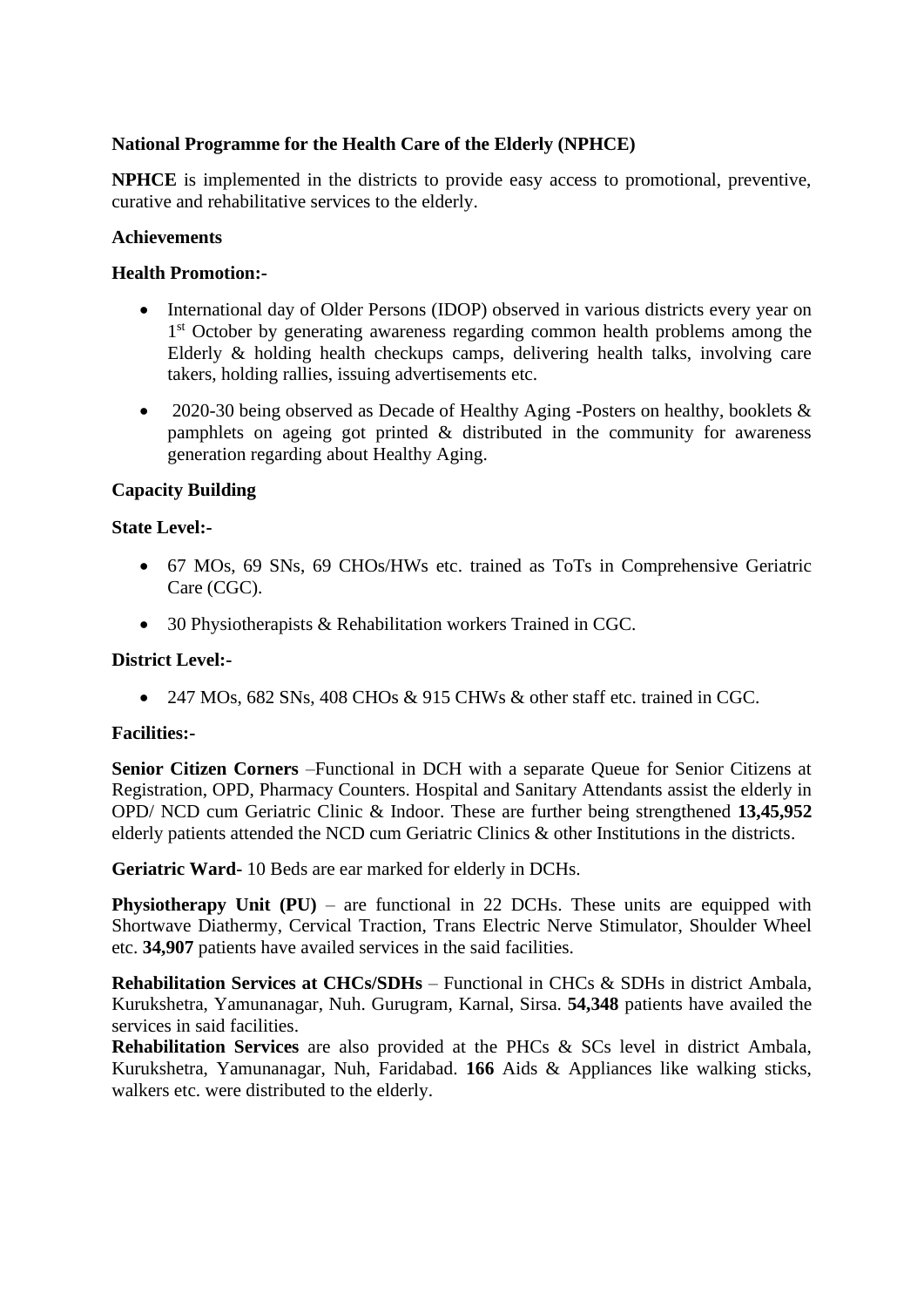#### **National Programme for Palliative Care (NPPC)**:

Palliative Care (PC) the active total care of the patients with incurable diseases. Advanced staged cancer cases, stroke, end stage respiratory, cardiovascular, renal, AIDS patients benefit from PC services.

**Objective:** To provide basic PC services at district level and its integration into district healthcare delivery system, build capacity for delivery of PC services etc.

- 14 MOs & 28 SNs trained in Foundation course in Palliative medicine & Nursing in Collaboration with Pallium India. Further 9 Medical Officers have been provided hands on training in a Hospice in Chandigarh.
- World Hospice & Palliative Care Day observed in the district on  $12<sup>th</sup>$  October 2021 Programme reviewed in state level meetings & visits to the districts.
- Process initiated for including tablet morphine in the state EDL.

# **Project Related Proposals/Initiatives:-**

**Haryana Cancer Atlas Project** in the state (2016 to 2018) which provided overview of the burden of the cancer in the state. Common cancers reported are of Cervix, Breast, Oral Cavity etc.

**NCD Risk Factors Assessment Survey** (STEPS) and **Concurrent Evaluation of Population Based Screening** carried out in the state.

**Digital Health Ids** generated in the districts through CPHC NCD App (App integrated with National Digital Health Mission (NDHM) at the centre level) and state achieved 2nd Rank in the country.

**Cancer Awareness & Referral Engagement (CARE)** program at District Hospitals (DH) Jhajjar, Gurugram, Faridabad, Bhiwani, Rohtak, Sonipat, Rewari, Narnaul/Mahendragarh & Panipat by NCI AIIMS, Jhajjar. Online orientation of Civil Surgeons and DNOs about CARE programme has been carried out.

**India Hypertension Control Initiative (IHCI)** implementation in Collaboration with MoH&FW WHO Country Office & International Technology Partners initiated in district Sirsa & Yamunanagar under NPCDCS. It is being implemented with Cardio Vascular Health Officer (CVHO) and district senior Treatment Supervisor (STS) in coordination with district teams. Implementation of this project will help in improving control rate of Blood Pressure in hypertensive patient thereby decreasing associated morbidities.

**Chronic Obstructive Pulmonary Diseases (COPD)** Control Programme under NPCDCS initiated in 13 districts wherein 13 Physician & 26 Staff Nurses were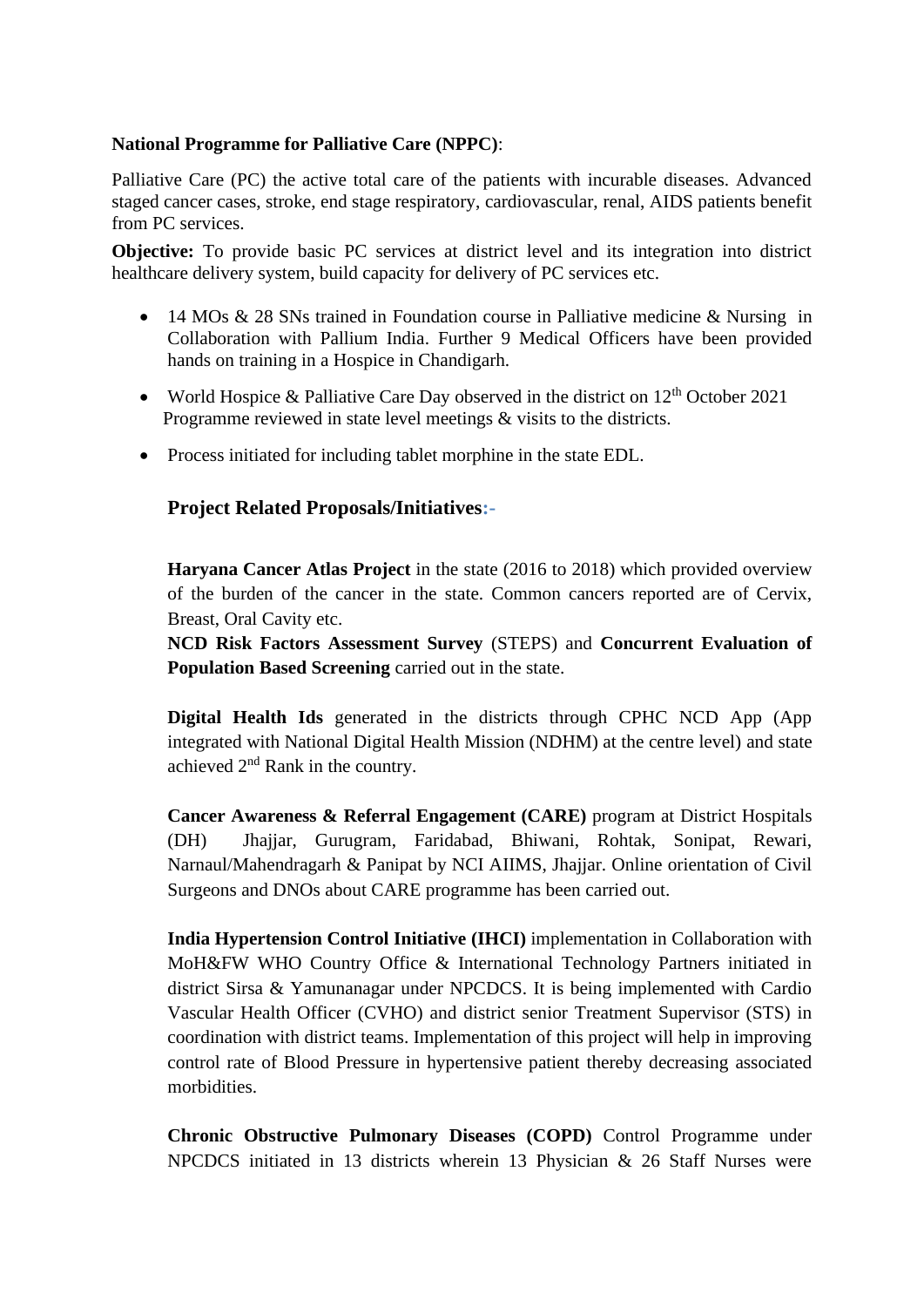trained in Spirometery involving department of Pulmonary Medicine & School of Public Health, Chandigarh. Equipments are being procured through HMSCL for its implementation.

**Stroke Care Units** established in district Panchkula, Ambala, Yamunanagar, Kurukshetra, Sonipat, Hisar, Gurugram, Faridabad & Karnal by involving Angels Initiative & Dr. Dheeraj Khurana, Professor Deptt. of Neurology PGIMER, Chandigarh.

- ➢ World Stroke Day was observed in October in various districts wherein awareness generated about the risk factors, preventive measures & early symptoms of the disease.
- $\geq 30$  patients have been thrombolysed in the above said districts.
- ➢ Stroke Rescue Registry is being maintained in the district as per protocol.

# **Atal Cancer Care Centre (ACCC) in Civil Hospital (CH) Ambala Cantt.**

- ACCC at CH Ambala cantt was inaugurated on 09.05.2022 by Hon'ble Sh. J.P Nadda, Member of Rajya Sabha & President of Bharatiya Janta Party and Sh. Manohar Lal Khattar, Hon'ble Chief Minister of Haryana in auspicious presence of Shri Anil Vij, Health Minister Haryana & Shri. Ratan Lal Kataria, Member of Lok Sabha.
- ACCC is first of its own kind setup at secondary level institution in the district where State-of-Art latest equipments (Mammography Unit, Linear Accelerator, CT Simulator, Brachytherapy) have been installed.
- Specialized posts/ Medical Physicists and Radiation Therapy Technician (RTT) have been recruited.
- Hospital Based Cancer Registry **(HBCR)** has been sanctioned for the said centre.
- Establishment of ACCC in CH Ambala Cantt. will strengthen comprehensive Cancer Care services in the state alongwith early detection. It will help needy cancer patients not only from Haryana but also from the neighbouring states.

### **Free Travel Facility (FTF) for Cancer Patients**

• FTF Scheme was launched by the state in 2014. Cancer Cards are issued to the patients for treatment & follow up from the O/o Civil Surgeon, duly counter signed by the General Manager Roadways of the district. These cards are renewed during the next F.Y. alongwith issuing new cards as per the request made by the patient. 5513 cards issued to the patients during F.Y. **2021-22**